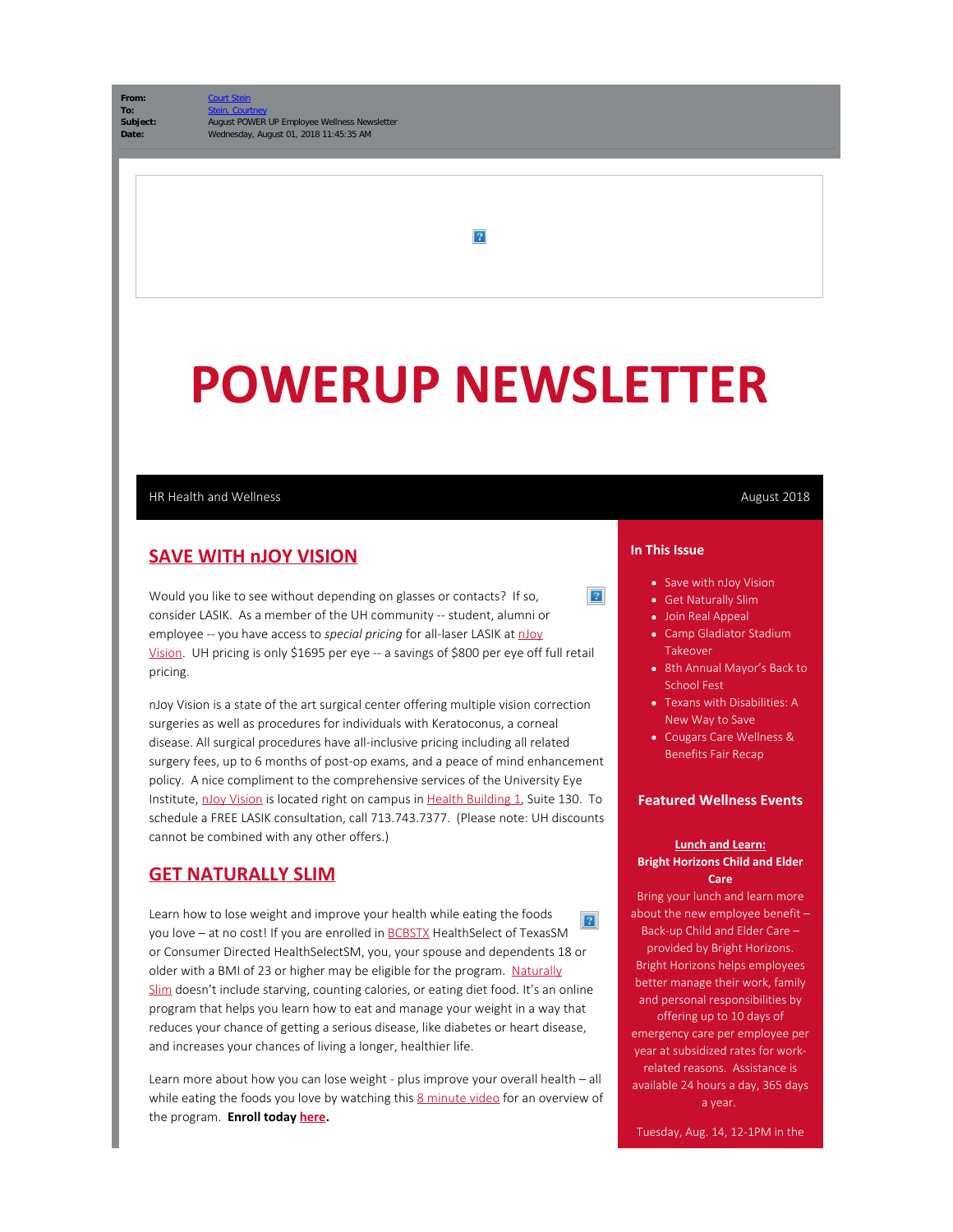### **JOIN REAL APPEAL**

[Real Appeal](https://cloudapps.uh.edu/sendit/l/aQWIL5Hvz8MebkJzITqY6A/UPudX9E6Im2BHblsa2RPVg/VQh5B4qMuZnll9tpEUENoA) is an online weight loss program available at no cost to employees, **2** spouses and dependents over 18 with a BMI of 23 or higher who are enrolled in a HealthSelect Texas plan. Log on to your **[BCBSTX](https://cloudapps.uh.edu/sendit/l/aQWIL5Hvz8MebkJzITqY6A/JH2UFsXL6OXON8r2iOyJxQ/VQh5B4qMuZnll9tpEUENoA)** Blue Access for Members account to learn more. An expert will customize the program to meet your goals and your transformation coach will provide step-by-step guidance throughout the 52-week program. Information is taught in weekly, 30-minute online group sessions. You'll also receive a free Success Kit filled with tools and resources to keep you on track, including a nutrition guide, success guides, six Real Moves DVDs, measuring cups and spoons, a portion plate, a personal One-Shot blender, a water bottle, a digital scale and a tape measure.

Develop a personalized weight loss program and enjoy supportive online group sessions weekly. **Enroll today [here.](https://cloudapps.uh.edu/sendit/l/aQWIL5Hvz8MebkJzITqY6A/UPudX9E6Im2BHblsa2RPVg/VQh5B4qMuZnll9tpEUENoA)**

## **CAMP GLADIATOR STADIUM TAKEOVER**

Houston's [Camp Gladiator](https://cloudapps.uh.edu/sendit/l/aQWIL5Hvz8MebkJzITqY6A/y8XjTF1GuGrrcglqwG0vSA/VQh5B4qMuZnll9tpEUENoA), an outdoor fitness program that provides fun and challenging full-body workouts, will be hosting a fun and free CG [Stadium](https://cloudapps.uh.edu/sendit/l/aQWIL5Hvz8MebkJzITqY6A/N763okXzY7892g3obYBfFMGf4w/VQh5B4qMuZnll9tpEUENoA) [Takeover](https://cloudapps.uh.edu/sendit/l/aQWIL5Hvz8MebkJzITqY6A/N763okXzY7892g3obYBfFMGf4w/VQh5B4qMuZnll9tpEUENoA) in Minute Maid Park, Sat., Aug. 25, 7 AM to 12 PM. Attend and enjoy the CG Experience - dash up, down, around and throughout the concourse, bleachers and field while working out at 10 CG-style fitness stations along a 3+ mile course. On hand will be local vendors, music, food, gear and giveaways! Taking place in various cities throughout the US, learn [more](https://cloudapps.uh.edu/sendit/l/aQWIL5Hvz8MebkJzITqY6A/N763okXzY7892g3obYBfFMGf4w/VQh5B4qMuZnll9tpEUENoA) and reserve your free ticket today! **Register [here](https://cloudapps.uh.edu/sendit/l/aQWIL5Hvz8MebkJzITqY6A/e2UWLlJ6mSME0pDlBn41bA/VQh5B4qMuZnll9tpEUENoA)**.

# **8TH ANNUAL MAYOR'S BACK-TO-SCHOOL FEST**

The University of Houston is proud to take part in the 8th Annual Mayor's Back-to-School Fest on Saturday, August 11, 2018 at the George R. Brown Convention Center. The goal of the Back-to-School Fest is to offer school supplies, immunizations, uniforms and health screenings to area youth and help send healthy, prepared children back to school. This event is in partnership with the Office of the Mayor and City of Houston Department of Neighborhoods.

The Back to School Fest is a unique opportunity for UH colleges and departments to showcase their resources to the community. Any departments interested in having their programs take part in the resource fair should contact Susie Molina, Director of Community Relations at [srmolina@uh.edu](mailto:srmolina@uh.edu) or 713-743-6106.

Volunteers for the event are always needed; any individuals interested in volunteering can register via the city's web portal [here](https://cloudapps.uh.edu/sendit/l/aQWIL5Hvz8MebkJzITqY6A/72iF7UhUv1hezxkwuhCdQA/VQh5B4qMuZnll9tpEUENoA). If you have any questions related to the Back to School Fest, or know of a family in need please visit the event's [webpage](https://cloudapps.uh.edu/sendit/l/aQWIL5Hvz8MebkJzITqY6A/aEcB6w55spkFrVsd2KYeAA/VQh5B4qMuZnll9tpEUENoA).

# **TEXANS WITH DISABILITIES: A NEW WAY TO SAVE**

Effective May 1, 2018, Texans with disabilities have a new option to save and plan for their financial futures. It's called the Texas Achieving a Better Life Experience (Texas ABLE®) Program. Texas ABLE, based on federal and state legislation, provides Texans with disabilities and their families the opportunity to save money for disability-related expenses in a tax-advantaged account without losing their eligibility for certain means-tested federal programs including Supplemental Security Income (SSI), Social Security Disability Insurance (SSDI) and Medicaid. The goal of the program is to help Texans with Disabilities plan for disability-related

MD Anderson Library, EDR Pavilion, 2nd Fl. Tuesday, Aug. 21, 12-1PM at the UH Technology Bridge (ERP), Building 1, Room 214 **Register [here](https://cloudapps.uh.edu/sendit/l/aQWIL5Hvz8MebkJzITqY6A/G1tOdnGqNk52Ko8usiDiJQ/VQh5B4qMuZnll9tpEUENoA).**

**Free Webinars: Cooking with Julie: What's for Dinner?** Tuesday, August 7th at 1:00pm CST (1 hour) **Register [here](https://cloudapps.uh.edu/sendit/l/aQWIL5Hvz8MebkJzITqY6A/n6cbkqG68Jo52FO763cpEk3g/VQh5B4qMuZnll9tpEUENoA).**

**Gratitude in the Workplace** Tuesday, August 14th at 2:00pm CST (30 minutes) **Register [here](https://cloudapps.uh.edu/sendit/l/aQWIL5Hvz8MebkJzITqY6A/ns59MvWZMr5A4fnjbd2o8A/VQh5B4qMuZnll9tpEUENoA).**

#### **Save The Dates**

Mark your calendars now and save the dates for these future offerings. Details to come soon!

- Mon., Sept. 24 Fri., 28: Healthy Campus Week
- Wed., Oct. 3: Onsite Employee Flu Shots
- Thurs., Oct. 4: Faculty/Staff Tailgate and Game
- Tues., Oct. 9 & 10: Mobile Mammograms
- $\bullet$  Mon., Oct. 22 Thurs., Oct. 25: Houston Corporate 5K
- Fri., Oct. 26: TRS/ERS: 411 on Retirement Workshops